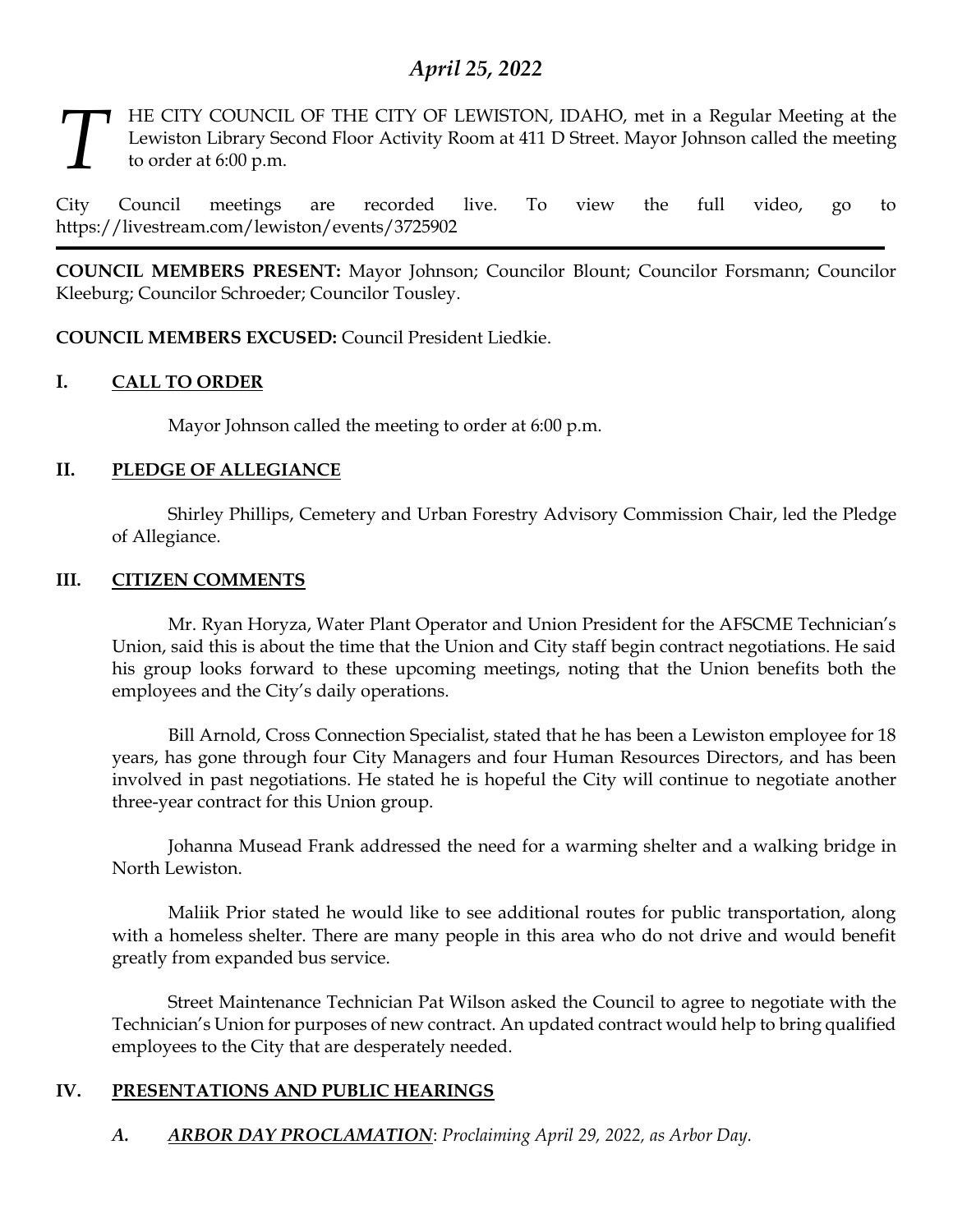Mayor Johnson read aloud the Proclamation proclaiming April 29, 2022, as Arbor Day and presented it to Cemetery and Urban Forestry Advisory Commission Chair Shirley Phillips.

#### **V. CONSENT AGENDA**

Mayor Johnson explained that all items on the Consent Agenda are considered routine by the Council and will be enacted by one motion. There will be no separate discussion on these issues unless a Councilor so requests, in which case the item will be removed from the Consent Agenda and considered on the Active Agenda under "Items Moved from the Consent Agenda".

Councilor Tousley asked that the Vouchers Payable be moved to the Active Agenda for discussion.

Councilor Kleeburg and Councilor Schroeder moved and seconded, respectively, adoption of the Consent Agenda. *ROLL CALL VOTE: VOTING AYE: Blount; Forsmann; Kleeburg; Schroeder; Tousley. VOTING NAY: None. EXCUSED: Liedkie.*

- *A. LEWISTON CITY COUNCIL MEETING MINUTES: 03/28/22 Regular; 04/04/22 work Session; 04/05/22 Special; 04/11/22 Regular*
- *B. ADVISORY BOARD/COMMISSION MEETING MINUTES*: *03/03/22 and 03/24/22 Historic Preservation Commission; 03/16/22 Parks and Recreation Advisory Commission; 03/09/22 and 03/23/22 Planning & Zoning Commission; 12/14/21, 01/11/22, 02/08/22 and 03/15/22 Urban Renewal Agency*
- *C. PRELIMINARY PLAT – CAHILL ADDITION*: *Considering the subdivision of 1.88 acres of undeveloped property located between Airway Avenue and undeveloped Bryden Avenue and east of 18th Street, into three lots*

*VOUCHER'S PAYABLE: Considering approval of the Vouchers Payable dated 04/01/22 through 04/14/22 - \$1,732,747.12* – Moved to Active Agenda as Item J.

## **VI. ACTIVE AGENDA**

*A. RESOLUTION 2022-17*: *Considering approving the City of Lewiston Stormwater User Fee Study authored by Aspect Consulting* (D. Johnson))

Public Works Director Johnson reported that the Lewiston User Fee Study was presented to the City Council at its April 18, 2022, Special Work Session by Aspect Consulting. He emphasized that approval of Resolution 2022-17 merely signifies the completion of the Stormwater User Fee Study. The methods in which Aspect performed the study in 2017 and 2018 have not changed, but recommended fees will be different due to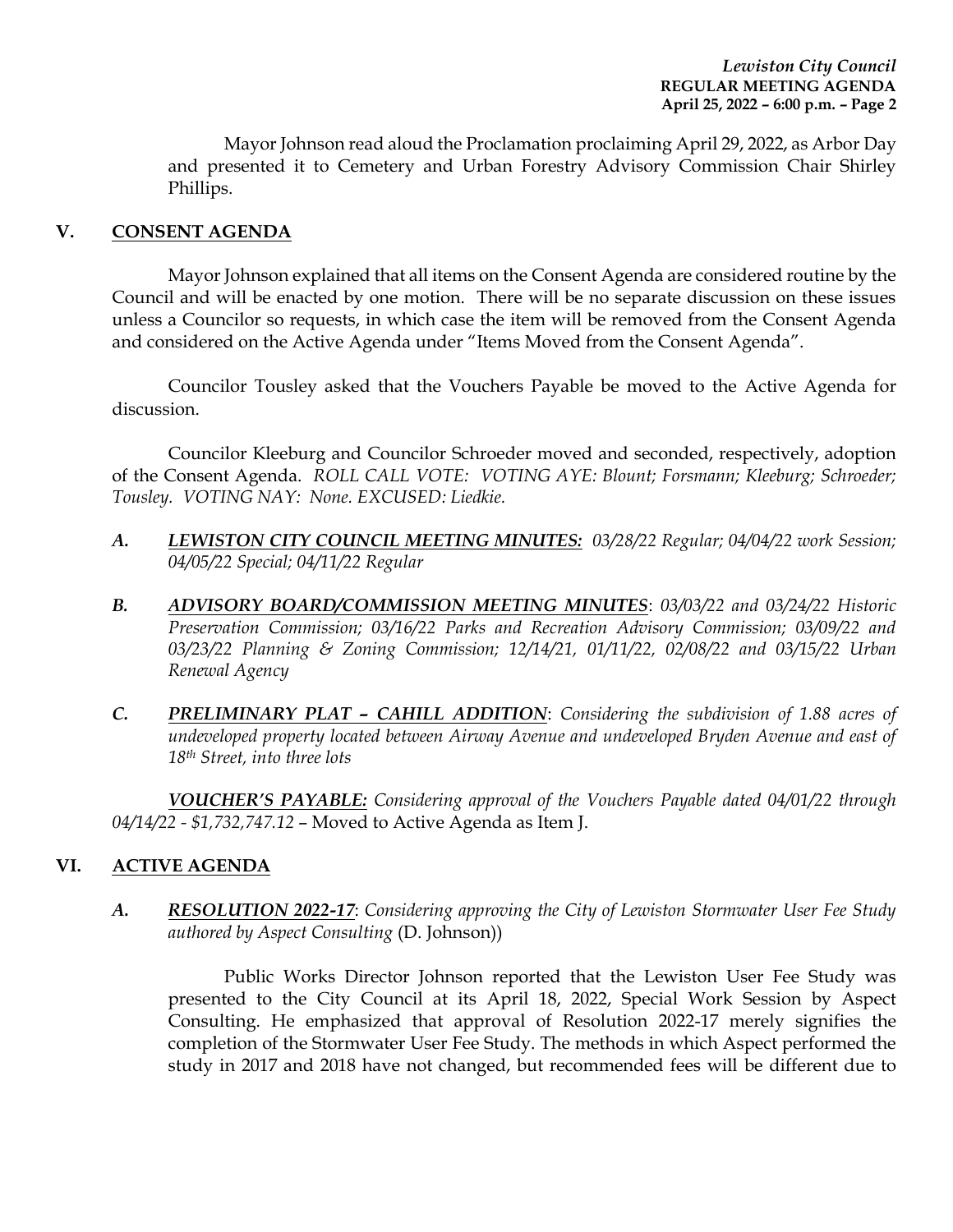inflation, etc. This document serves as step 1 of 12 and will provide the blueprint for moving forward. Numbers will be updated and brought back to the Council with recommendations.

A motion and second were offered by Councilors Schroeder and Tousley, respectively, to approve Resolution 2022-17. *ROLL CALL VOTE: VOTING AYE: Forsmann; Kleeburg; Schroeder; Tousley. VOTING NAY: Blount. EXCUSED: Liedkie.* 

*B. BID AWARD – IFB-22-003 COMMUNITY CENTER ROOFING PROJECT*: *Considering approval of a bid award for the Community Center roofing project to Icon Corporation, Spokane, WA, in the amount of \$308,349.96* (Barker)

Facilities Supervisor Valerie Meyer reported that the Community Center roof has been in need of repair for quite some time. Reroofed in 2008, the product has failed and the company that provided the product and the contractor who installed it have since gone out of business. A study was performed in 2020 that showed a dire need for repair and was then added to the 2022/23 budget. In 2022, a very strong tar material was applied to the roof in an effort to stop the leaking, but this did not fix the sheeting damages underneath the roofing. The project was put out to bid and only one bid was received from Icon Corporation in the amount of \$308,350. The original plan was to fund half of the project this year and the other half next year. However, due to the extensive damage, staff is asking that next year's funding be moved to this year in order to complete the project.

Councilor Blount indicated that he would like to see a local company perform the work. Ms. Meyer explained that others came to the bid meeting, but could not bid because they did not have the proper Public Works license to include warranty. Staff decided to recommend the bid to Icon as prices continue to rise.

Councilor Blount moved to postpone the bid award and to direct staff to assist a local company in obtaining their Public Works license. Councilor Forsmann seconded the motion.

Councilor Kleeburg stated that he believes the price submitted is fair. To delay the project further will only cost additional money.

Councilor Blount restated his motion to postpone awarding the bid to ICON until the next regular Council meeting in May and to assist a local company with the Public Works License. Councilor Forsmann agreed with the amendment.

Councilor Schroeder presented a substitute motion to approve the Bid Award as presented. Councilor Tousley seconded the motion.

Schroeder: I elieve they are doing due diligence. It needs to be done. I agree with Kleeburg that the costs are probably only going to get higher and probably not out of line.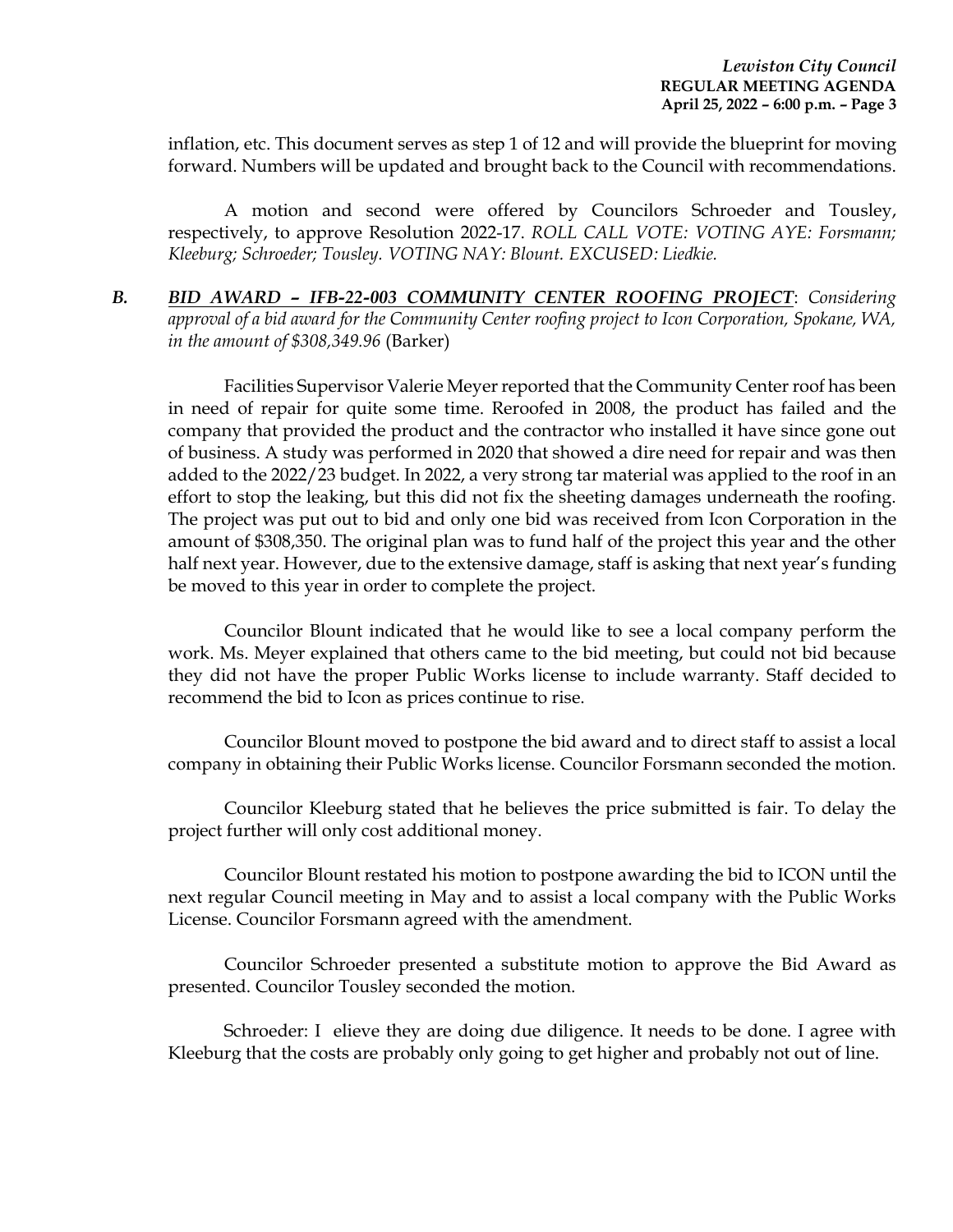Forsmann: I agree that I would like to keep local, but with the state of the roof, concerned about safety of people in the building and prices going up week by week.

Substitute motion was voted on:

moved to approve the Bid Award for the Community Center roofing project to Icon Corporation in the amount of \$308,349.96. Councilor \_\_\_\_ provided a second. *ROLL CALL VOTE: VOTING AYE: Forsmann; Kleeburg; Schroeder; Tousley. VOTING NAY: Blount. EXCUSED: Liedkie.*

*C. BID AWARD – IFB-22-002 COMMUNITY DRIVE RESERVOIR & BOOSTER STATION*: *Considering approval of a bid award for the Community Drive Reservoir & Booster Station project to T Bailey, Inc., Anacortes, WA, in the amount of \$4,101,936.00* (Bailey)

Public Works Director Johnson reported that an overview of this project was provided to the Council at its March Work Session. The project will construct a water reservoir and booster station near the new Lewiston High School. The additional water capacity will allow further development of Community Park and lands owned by the Lewiston School District and LCSC. at March work session provided overview of ongoing water capital projects. This reservoir is by the new high school. 1.7 million steel reservoir currently there and we are recommended welded material. When we bid this, we had an alternate for bolted and welded. Our preferred option is welded. Found they were within reason, a bit over budget. We did some life cycle analysis and welded easier to maintain and last longer. Consultant and staff and DEQ reviewed and all recommended award to welded contractor. This did go over our original budget. We have a certain amount we have financed through state revolving loan. We have flexibility within that loan to pay for this. Issue is going to be the intake which is to be determined.

Forsmann: Did LCSC and High school help pay for this/ Dustin? No.

Kleeburg: Well 7 will be source for that reservoir? Dustin: Won't be primary source but will be feeding into upper pressure zone. Kleeburg: Part of the bond city passed 89 percent to 11 percent. Dustin: DEQ said all of those projects are important (water treatment plant and this reservoir). We don't have choice, we need to build this. Approved by the voters and DEQ said we need this capacity in spot we said we would build it.

A motion and second were then offered by Councilors Schroeder and Kleeburg, respectively, to approve the bid award for the Community Drive Reservoir & Booster Station project to T Bailey, Inc., in the amount of \$4,101,936. *ROLL CALL VOTE: VOTING AYE: Forsmann; Kleeburg; Schroeder; Tousley. VOTING NAY: Blount EXCUSED: Liedkie.*

*D. BID AWARD – IFB-22-007 2022 STREET PRESERVATION PROJECT – SLURRY SEAL*: *Considering approval of a bid award for the 2022 Street Preservation Project slurry seal to Asphalt Preservation, LLP, West Haven, UT, in the amount of \$534,033.82* (Bailey)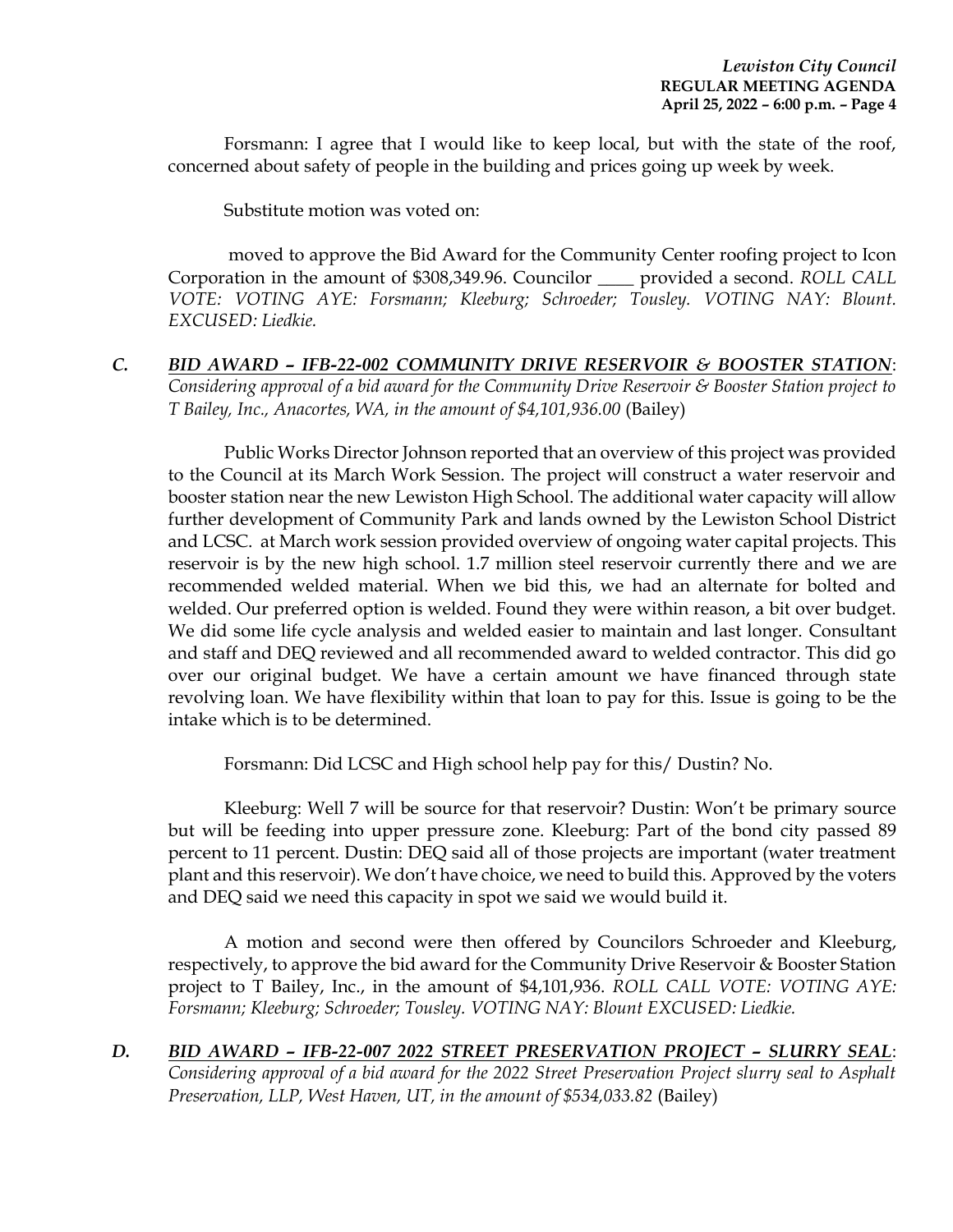This is all in an effort to keep streets in a manner so we don't have to rebuild them. We also do a seal and fog coat and we broke this out. Slurry seal is something ab it different. Local contractors don't have the capabilities to do slurry seal. In effort to get more local contractors on what they are good at we broke out the fog and seal coat. Bid is in acceptable range. We were a bit worried with rising fuel costs.

We will notify public whenever we do work in their area. Slurry seal is a little more biscus than fog coat. More tacky then you would see.

Forsmann: Did some street repairs on Hemlock them LOID had to come in and do work and tore up what we did. Have we corrdinated with LOID? Dustin: Yes. We do our best to coordinate with other utilities, but inevitably there will be emergencies.

Councilor Schroeder moved to approve the Bid Award for the IFB-22-007 2022 Street Preservation Project – Slurry Seal to Asphalt Preservation, LLP, in the amount of \$534,033.82. The motion was seconded by Councilor Tousley and carried with 5 ayes.

Blount: Have hard time supporting this as many roads are past the point of slurry seal. Seems like a waste of funds.

Forsmann: What roads need complete repair and which need slurry seal. Is this already laied out? Dustin: Preserve the ones in decent shape and let the bad ones go. Ugly ones are 21st, Thain, Bryden, Main Street, Snake River Ave. They are all past the point of slurry seal. Overall condition of our streets, pavement index, is pretty acceptable. Want a level of 70 and we are in that range. Local streets are in good shape. Ones with high volume of traffic and we have not invested in them properly over decades, those are past the condition. This allows us to keep local streets up to condition above 70.

Kleeburg: Agree with Johnson. Go to MPO or city website and you can take a look at where priorities are. Bryden is probably Number 1 but funding source is five to ten years out. Slurry seal buys us time on lower traveled roads and keeps them in decent shape. This is money well spent. Funding for 21<sup>st</sup> Street is way down the road. Main Street is about \$12 million and Bryden is 10 million just from  $4<sup>th</sup>$  to Thain.

Blount: Wouldn't you agree if we had 534,000 to put towards new road project, that would be more beneficial than throwing slurry seal down and getting it all over vehicles? Kleeburg: \$534,000 might buy you a complete restruction of Bryden from  $4<sup>th</sup>$  to  $4<sup>th</sup>$  Street E.

*ROLL CALL VOTE: VOTING AYE: Forsmann; Kleeburg; Schroeder; Tousley. VOTING NAY: Blount. EXCUSED: Liedkie.*

*E. RESOLUTION 2022-19*: *Considering declaring various items of City of Lewiston property to be surplus and providing for auction* (Schwank)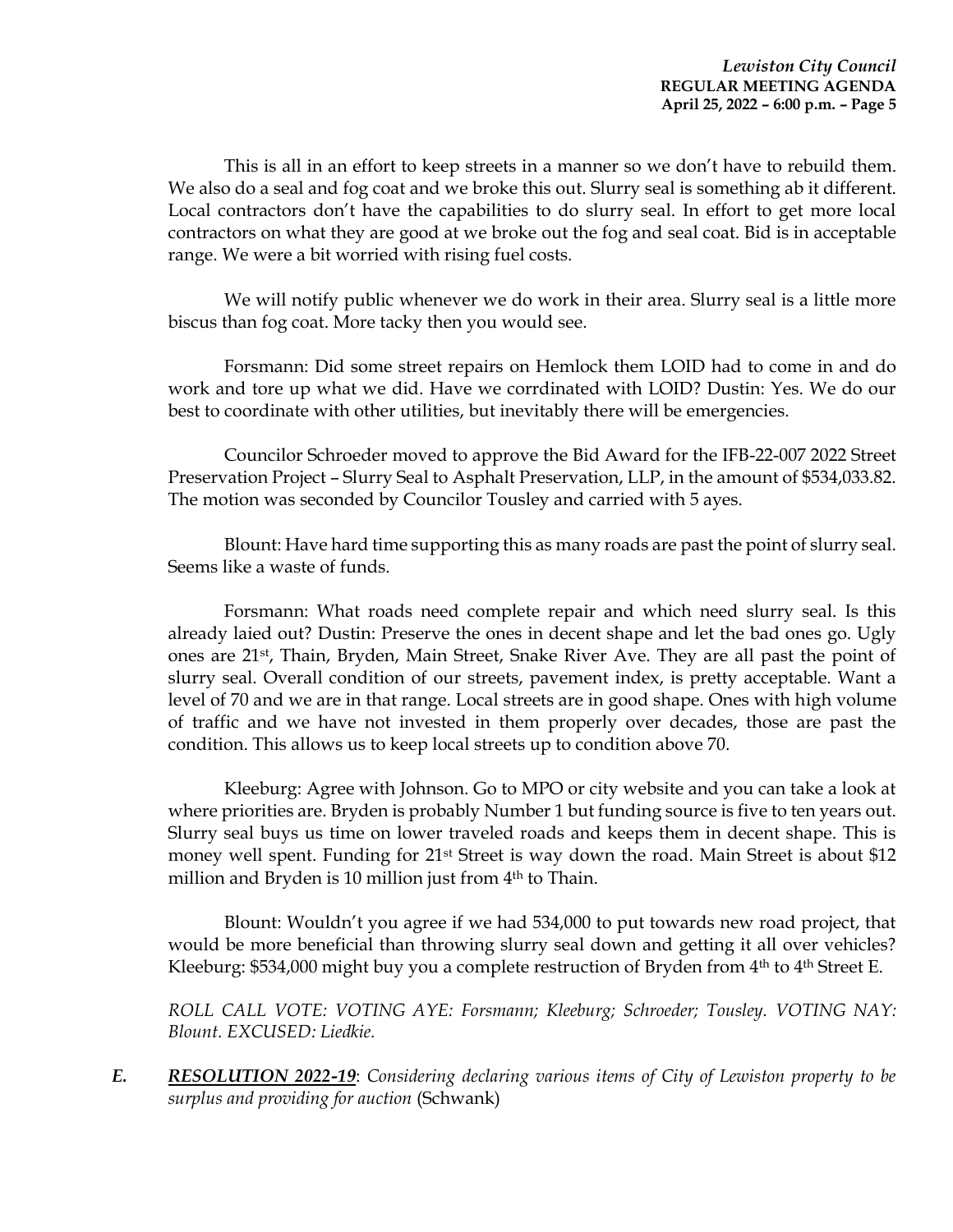Purchasing Agent Schwank explained that every year the City auctions surplus items that are no longer needed. She noted that last year's auction brought in \$77,000.

A motion and second were provided by Councilors Schroeder and Forsmann to approve Resolution 2022-19. *ROLL CALL VOTE: VOTING AYE: Blount; Forsmann; Kleeburg; Schroeder; Tousley. VOTING NAY: None. EXCUSED: Liedkie.*

## *F. ORDINANCES*

## *1. FIRST READING*

*a. Ordinance 4846*: *Granting a non-exclusive Franchise to Avista Corporation, d/b/a Avista Utilities, for the provision of electricity and gas* (D. Johnson)

Public Works Director Johnson explained this is updated franchise agreement with Avista. This has been a long ongoing project with city legal staff, public work staff and Avista. Avista if private utility operating within private right of way of city. This outlines general providions under which Avista operates. Currently two agreements, one for gas and one for power. Tonights Ordinance consolidates it into 1 agreement. Brought this to work session. We started from scratch. Pulled old agreements, and basically had to start over. Everything changed. Avista now provides us insurance provisions. Refined and updated vegetation requirements and maintenance. Combined electric and gas. Added some standard State of Idaho language. This does not include the franchise fee as that will be in separate ordinance. Bragged on the team that worked on this. Legal staff in both Spokane and Lewiston, Avista staff and Lewiston staff really worked hard. Thanked everyone for their efforts.

Forsmann: Talked about when tearing up roads having some certain standards in place. Is that something that makes ense to include int his agreement? Dustin: Didn't want to adopt that standard in a 25 year agreement so it says Avista will abide by current standards of the city.

Kleeburg: Under the old system, were both agreements 1 percent? Dustin: 1 percent for any revenue generated.

Tousley: thanked everyone for the work on this contract. Page 7, Article 5, Section B6. Could you please clarify? Dustin: if you vacate right of way and even if Avista has facilities in it or not, if they are named within it, we have to notify them that we are vacating that right of way. That's part of state law we abide by. There is a process we go through for vacating the right-of-way. When we vacate right of way or easemet, there is a public hearing and the utilities allowed in there are notified and they can protest that.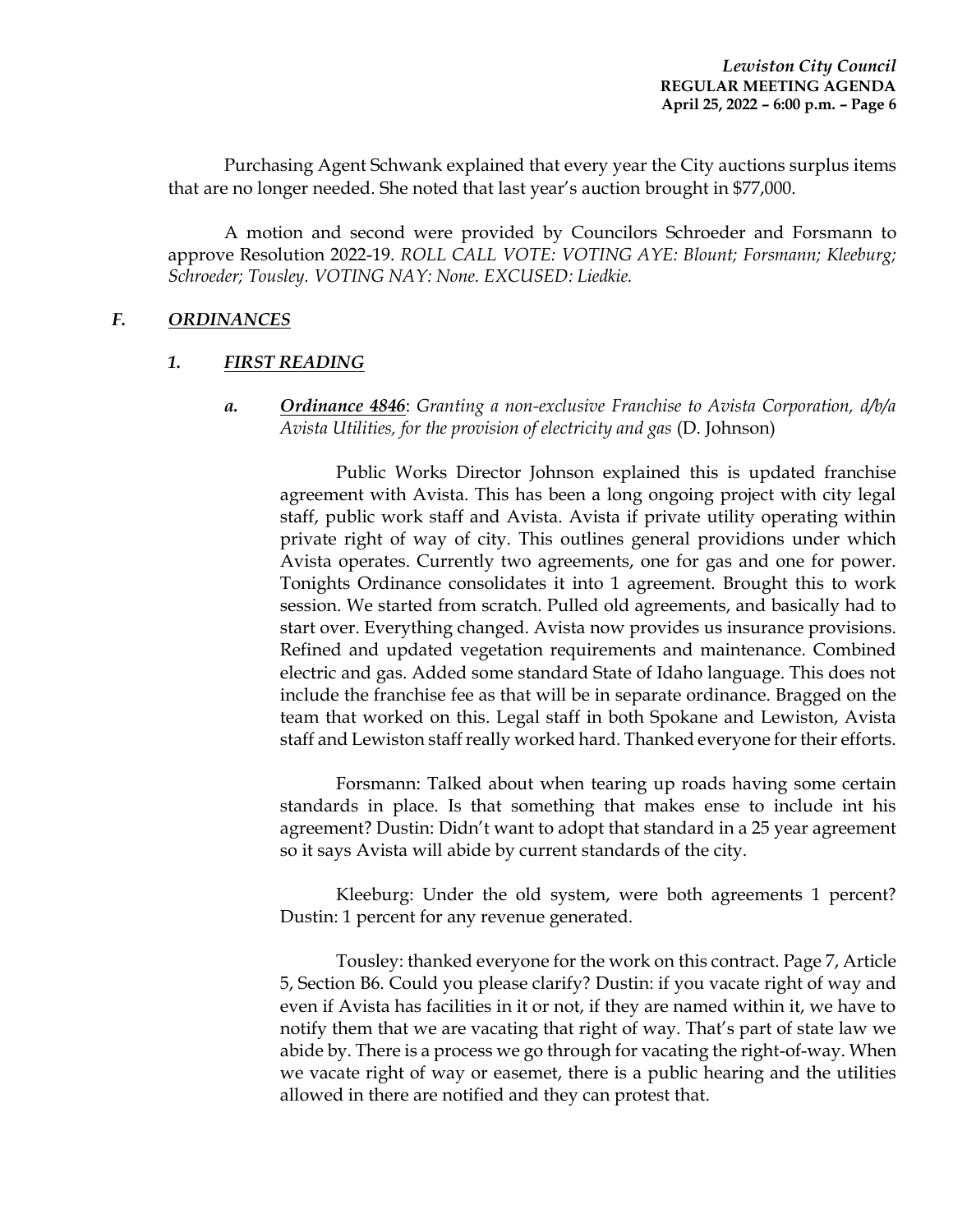Hermann: Avista would maintain their easement or right to use that area.

A motion was made by Councilor Schroeder to read Ordinance 4846 for the first time. Councilor Forsmann provided a second and the motion carried 5 to 0, with Council President Liedkie excused.

ORDINANCE 4846: AN ORDINANCE OF THE CITY OF LEWISTON GRANTING A NON-EXCLUSIVE FRANCHISE TO AVISTA CORPORATION, DOING BUSINESS AS AVISTA UTILITIES, A WASHINGTON CORPORATION, FOR THE PROVISION OF ELECTRICITY AND GAS; AUTHORIZING THE MAYOR AND CITY CLERK TO EXECUTE AND ATTEST SAID FRANCHISE AGREEMENT, RESPECTIVELY; AND PROVIDING AN EFFECTIVE DATE"

## *2. SECOND AND THIRD READINGS*

*b. Ordinance 4847*: *Implementing the City Council's decision in ANX22-000001 to annex land into the Lewiston City Limits* (Hollingshead)

A motion was made by Councilor Schroeder to combine the second and third readings and to waive the third reading in full of Ordinance 4847. Councilor Kleeburg offered a second and the motion carried 5 to 0, with Council President Liedkie excused.

Councilor Schroeder moved and Councilor Kleeburg seconded the second and third readings of Ordinance 4847. The motion carried 5 to 0, with Council President Liedkie excused.

ORDINANCE 4847: "AN ORDINANCE OF THE CITY OF LEWISTON IMPLEMENTING THE CITY COUNCIL'S DECISION IN ANX22-000001 TO ANNEX LAND INTO THE LEWISTON CITY LIMITS; AND PROVIDING AN EFFECTIVE DATE"

## *3. ADOPTION AND APPROVAL OF ORDINANCE SUMMARY*

#### *a. Ordinance 4847* – Action Item

It was moved by Councilor Schroeder and seconded by Councilor Tousley to adopt Ordinance 4847. *ROLL CALL VOTE: VOTING AYE: Blount; Forsmann; Kleeburg; Schroeder; Tousley. VOTING NAY: None. EXCUSED: Liedkie.*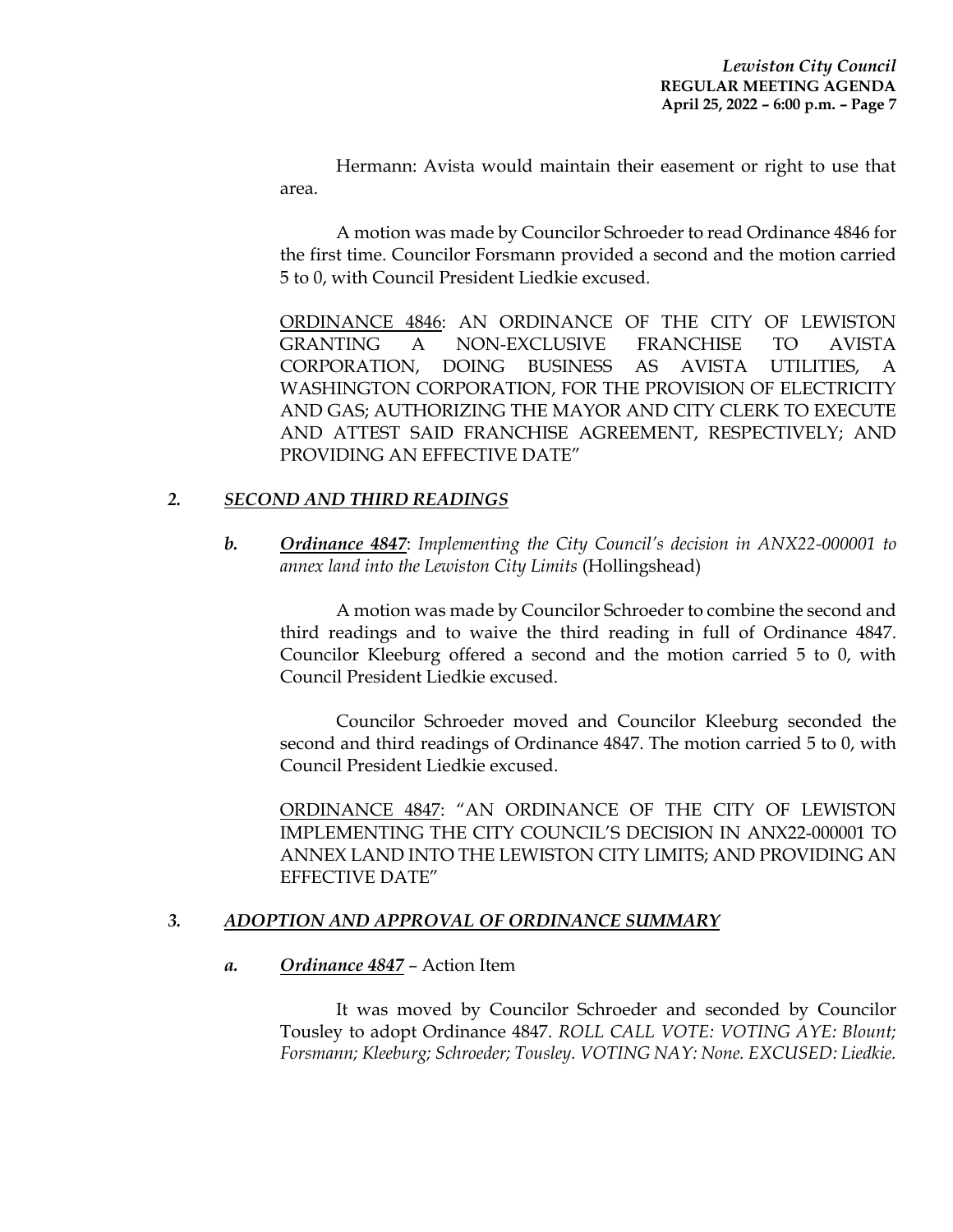*G. RESOLUTION 2022-10*: *Considering implementing the Council's decision in CPA22-000001, amending two Neighborhood Number Six – Central Orchards maps of Chapter 6.6 of Lewiston's Comprehensive Land Use Plan* (Hollingshead)

A motion was provided by Councilor Schroeder to approve Resolution 2022-10. Councilor Kleeburg provided a second second.

Councilor Blount questioned how the viewing audience will know what is going on with this proposed annexation. City Planner Plaskon stated that a public hearing was held on this topic at the last regular meeting.

*ROLL CALL VOTE: VOTING AYE: Blount; Forsmann; Kleeburg; Schroeder; Tousley. VOTING NAY: None. EXCUSED: Liedkie.*

## *H. ORDINANCES*

## *1. SECOND AND THIRD READINGS*

*a. Ordinance 4848*: *Implementing the City Council's decision in ZNC22-000001, declaring that certain newly-annexed real property be included in the Planned Unit Development (PUD) Zone; amending the official zoning map; approving the Northview Legacy Addition Planned Unit Development Agreement between the City and Simon Howard, Matthew Howard and Jennifer Howard* (Hollingshead)

A motion was made by Councilor Tousley to combine the second and third readings and to waive the third reading in full of Ordinance 4848. Councilor Kleeburg offered a second and the motion carried 5 to 0, with Council President Liedkie excused.

It was moved by Councilor Tousley and seconded by Councilor Schroeder to approve the second and third readings of Ordinance 4848 by title only. The motion carried 5 to 0, with Council President Liedkie excused.

ORDINANCE 4848: APPROVING THE SECOND AND THIRD READINGS OF ORDINANCE 4848 BY TITLE ONLY: "AN ORDINANCE OF THE CITY OF LEWISTON IMPLEMENTING THE CITY COUNCIL'S DECISION IN ZNC22-000001, DECLARING THAT CERTAIN NEWLY-ANNEXED REAL PROPERTY BE INCLUDED IN THE PLANNED UNIT DEVELOPMENT (PUD) ZONE; AMENDING THE OFFICIAL ZONING MAP OF THE CITY OF LEWISTON; APPROVING THE NORTHVIEW LEGACY ADDITION PLANNED UNIT DEVELOPMENT AGREEMENT BETWEEN THE CITY OF LEWISTON AND SIMON R. HOWARD, MATTHEW P. HOWARD, AND JENNIFER A. HOWARD; AND PROVIDING AN EFFECTIVE DATE"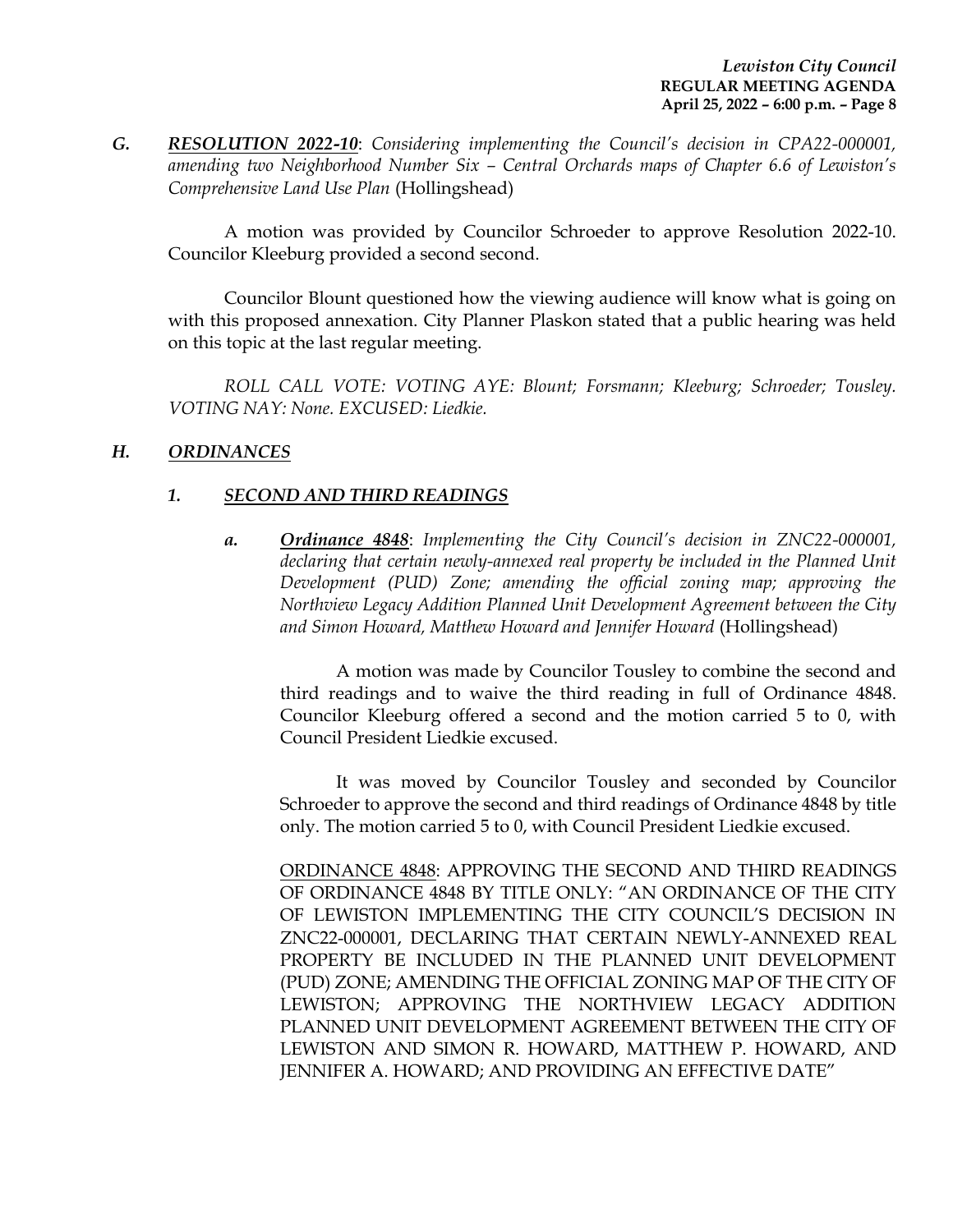*b. Ordinance 4849*: *Amending Section 39-1 of the Lewiston City Code to update the City of Lewiston Area of City Impact Boundary Map* (Hollingshead)

It was moved and seconded by Councilors Schroeder and Tousley to combine the second and third readings and to waive the third reading in full of Ordinance 4849. With a vote of 5 to 0, the motion carried. Council President Liedkie was excused.

A motion was made by Councilor Schroeder to read Ordinance 4849 for the second and third times. Councilor Tousley provided the second and the motion passed 5 to 0, with Council President Liedkie excused.

ORDINANCE 4849: "AN ORDINANCE OF THE CITY OF LEWISTON AMENDING SECTION 39-1 OF THE LEWISTON CITY CODE TO UPDATE THE CITY OF LEWISTON AREA OF CITY IMPACT BOUNDARY MAP; AND PROVIDING AN EFFECTIVE DATE"

## *2. ADOPTION AND APPROVAL OF ORDINANCE SUMMARIES*

## *a. Ordinance 4848*

## *b. Ordinance 4849*

Councilor Schroeder moved to adopt Ordinances 4848 and 4849 and to approve their respective summaries. The motion was seconded by Councilor Tousley. *ROLL CALL VOTE: VOTING AYE: Blount; Forsmann; Kleeburg; Schroeder; Tousley. VOTING NAY: None. EXCUSED: Liedkie.*

*I. REASONED STATEMENT – ZNC22-000001*: *Considering approval of the Reasoned Statement for ZNC22-000002 – Northview Legacy Addition PUD* (Hollingshead)

It was moved and seconded by Councilors Forsmann and Blount to approve the Reasoned Statement for ZNC22-000001. The motion on the floor carried 5 to 0, with Council President Liedkie excused.

## *J. ITEMS MOVED FROM THE CONSENT AGENDA*

## *1. VOUCHERS PAYABLE*

Councilor Tousley questioned the payment to Clements, Brown and McNichols in the amount of \$7,412. City Attorney Gómez indicated that this is for the ongoing lawsuit filed by John Bradbury. She added that the total legal fees for the City are close to \$120,000 at this time.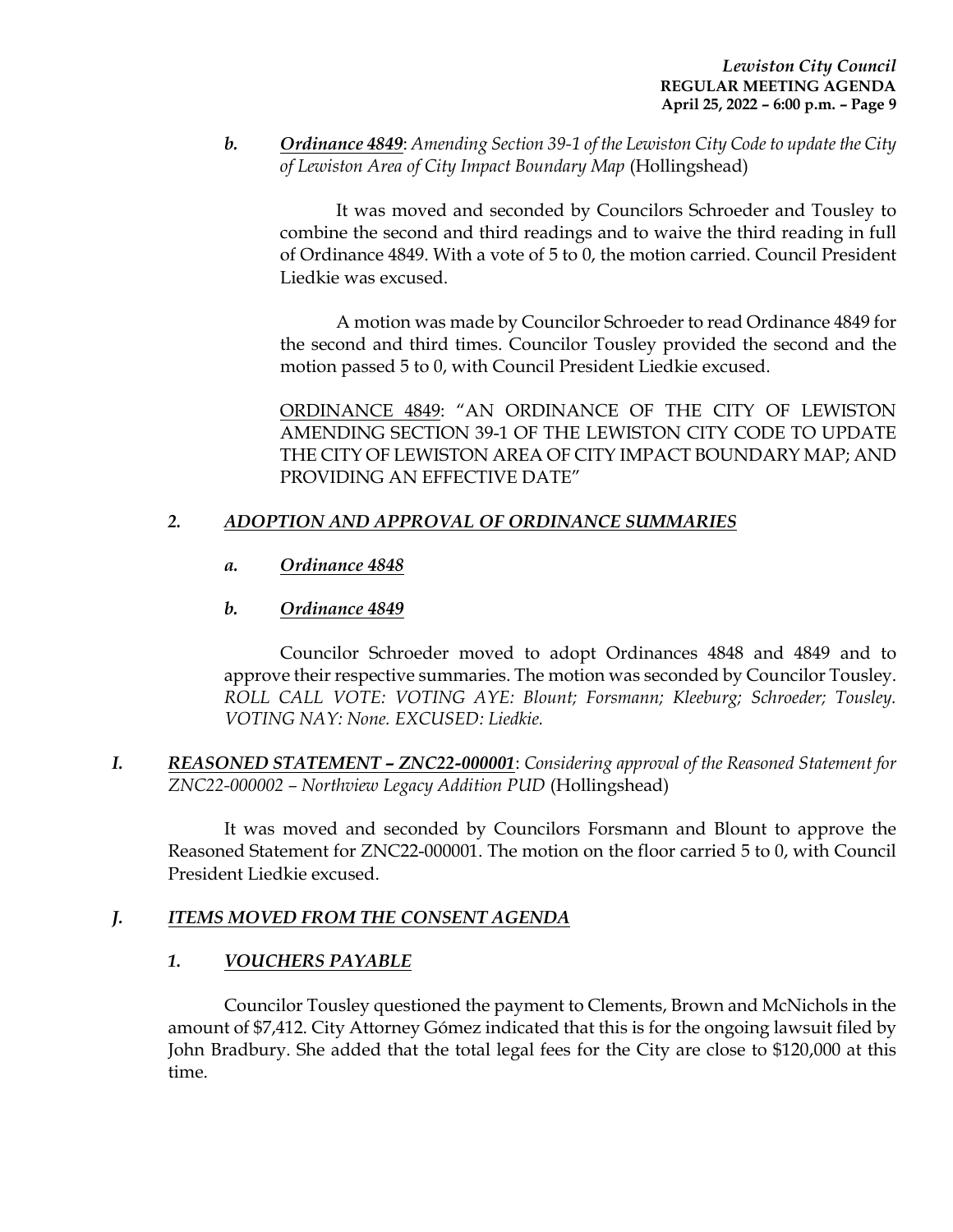Councilor Schroeder moved and Councilor Forsmann seconded approval of the Vouchers Payable. *ROLL CALL VOTE: VOTING AYE: Blount; Forsmann; Kleeburg; Schroeder; Tousley. VOTING NAY: None. EXCUSED: Liedkie.* 

## **VII. UNFINISHED AND NEW BUSINESS**

*A. CITY COUNCILOR COMMENTS*: *Comments shall not be related to an item currently before the City Council or an item that may come before the City Council in the foreseeable future, and shall be limited to comments, not discussion.*

Councilor Forsmann reported that she recently attended the Fire Department badge pinning event and was honored to be a part of this celebration.

Councilor Kleeburg noted that a pig sold at the recent Asotin County Fair for \$75,000 to help a child with cancer. He emphasized that this shows what this community is about.

Councilor Tousley stated that while shopping last week, he was visiting with a woman about a beverage she was purchasing. This individual checked out, but came back to offer him a can from her purchase. Mr. Tousley said that it is these little things that make Lewiston so special.

#### *B. CITY BOARDS AND COMMISSION LIAISON UPDATES*

Councilor Forsmann noted that she attended the Parks and Recreation Advisory Commission meeting, adding that the group is still looking for feedback on the Community Park. She encouraged everyone to go online and fill out the survey so that a park can be created that everyone will enjoy.

Councilor Kleeburg announced that Arbor Day is on Friday and a tree planting ceremony for Dr. Brett Reisner would be held at 10:00 a.m. on the LSCS campus.

#### *C. MAYOR COMMENTS*

Mayor Johnson announced that the book, "Whistling Past the Tombstones" has been left for each Councilor this evening. He indicated it is very interesting and encouraged all to read it.

Fire Chief Myklebust explained that the Fire Department participates in a Medicaid supplement program in Washington which will bring tremendous income to the City of Lewiston in the future. He reported that he just received notice that the reimbursement for last fiscal year will be a little over \$441,000, which will help tremendously to offset the property tax burden.

#### *D. ADVISORY BOARD OR COMMISSION APPOINTMENTS*